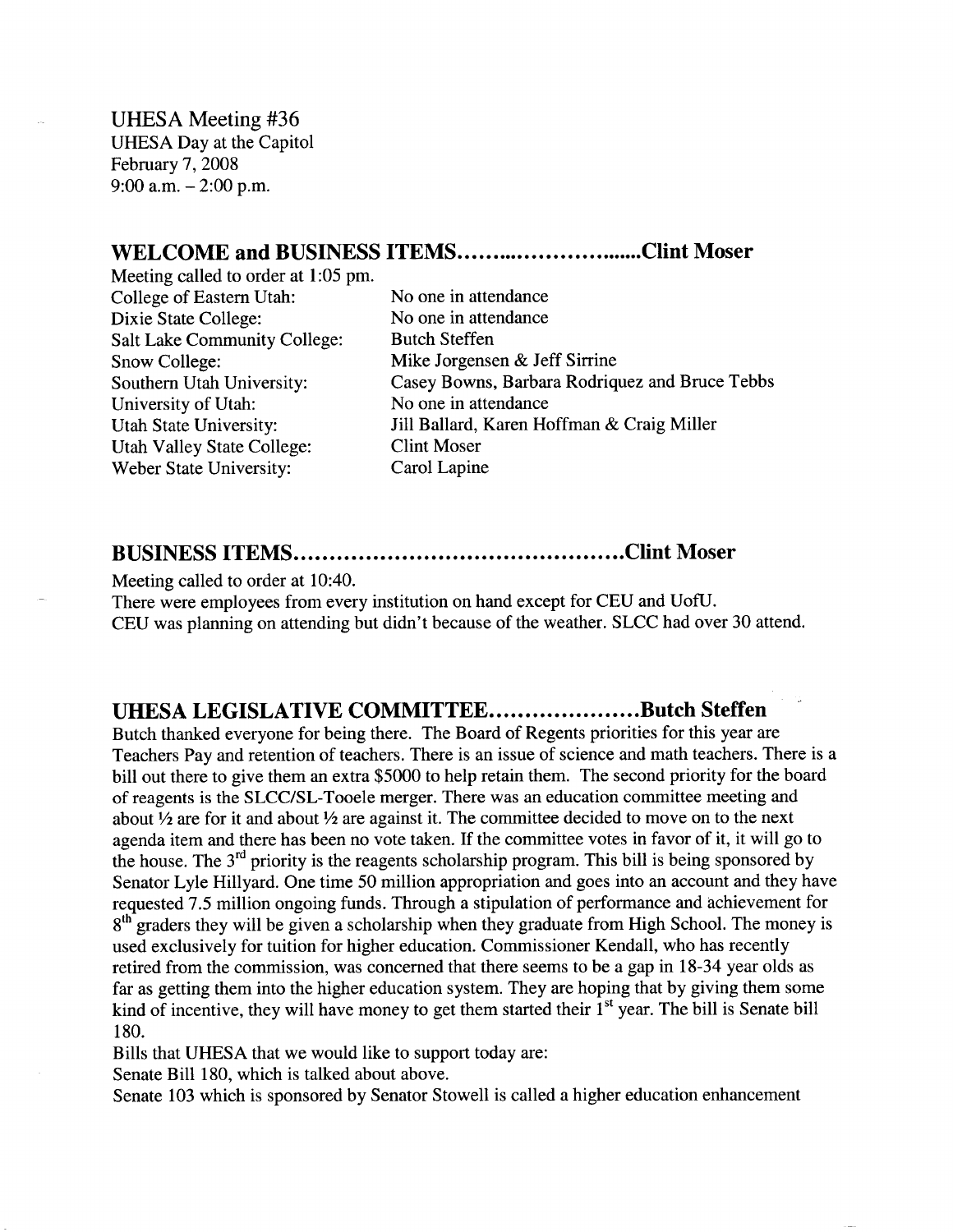Bill. 20 Million dollar appropriation and the money will be divvied up among the 9 colleges and universities through the board of regents.

House bill 284 sponsored by Representative Holdaway is the SLCC/SL-Tooele merger. One bill that we opposed the last couple of years is House bill 241 sponsored by Representative Donaldson. This bill repeals the undocumented children that have gone through high school and qualify for in state tuition at higher education.

You will meet with the Legislators in the capitol. We can ask them to come to room W010 and meet with us if you would like. The tour will be at 1:00 and you will need to meet on the bottom floor on the east side of the building by the door. There will be someone there to meet us. They will probably have to divide us up into two groups. Butch encouraged us to go and fill out the cards and to meet with the legislators in our area. Take the UHESA cards and take them to the legislators and also take them back to your institutions and give them to employees and have them contact their legislators and let them know what our priorities are. Cost of living increase was 4.1% last year and this year is probably higher. We need to let the legislators know that it is going up. Utah is #1 in the country in producing jobs. If we are producing jobs that means there is revenue coming in. There is close to a 400 million dollar general fund surplus. The Higher Education Appropriations Committee members are having their final meeting today at 2:00 in room W020. It is okay if you would like to talk to the legislators about your own institution priorities along with UHESA's. It was brought up that UHESA day is only one day. We can keep in contact with our Legislators after today and still have an impact. We can continue to communicate with them via email or letters.

## **NEW BUSINESS ITEMS Committee**

Clint asked if there were any issues that anyone would like to talk about that we could address at our next meeting. One of the suggestions was Publication of salaries. The salaries are public information and it is a state policy. If there are enough people that are concerned about it we can look into it. The information is not always accurate. Some of it is outdated, the base salary is reported and overtime and other issues are not added into it. Each institution may report it differently so it isn't accurate when you try and compare them.

Another issue that was brought up was the some states are not at will. You can fire at will. How can we change that? In a union you have to have a reason to fire and here it is fired at will and you don't have to have a reason. Some schools have a policy that there has to be a reason to fire someone.

It was asked if UHESA has a strategic plan and a mission statement. Clint pulled the information off of our website and gave them the information. It was brought up that we meet monthly and that anyone can go to their staff Presidents and they can bring up issues that they would like us to look into.

Butch brought up that we start working with the legislators in September and continue to work with them until UHESA day. UHESA will only be as strong as the people who represent us. The institutions lean on each other and what works for one may work for another one. The representative from each institution bring things up and see what is going on at other institutions and if it is working for them they will take it back to their institution and see if they can make it work there too. There is over 24,000 plus members of UHESA. It was brought up that a lot of the